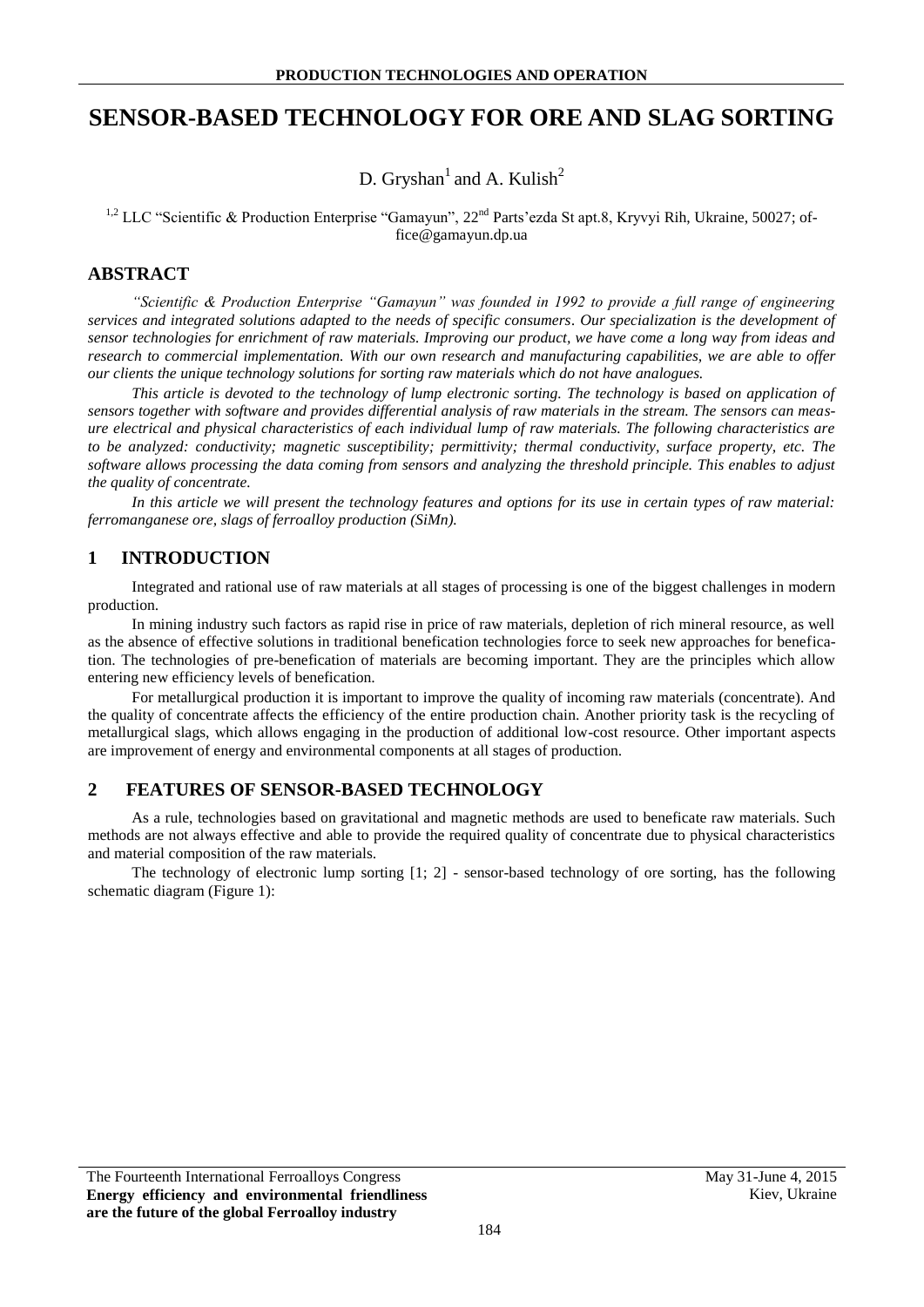

Figure 1: Scheme of electronic sorting technology.

The feed lump material is fed into the receiving bin. There it is accumulated and fed by the feeder onto the vibrating table. The vibrating table forms a monolayer of the material and feeds it onto the belt of transport conveyer. The moving material on the conveyor is controlled, the parameters of separate lumps are fixed and analyzed. By means of special software, the processor processes the data and generates a control signal for pneumatic sorting device. The sorting device with its air jets beats away the lumps selected. Thus, two streams of material are formed: the "gangue" and the "useful" ones.

The use of different sensors, including those of own production, as well as the unique software allows solving complex tasks in sorting of raw materials. This type of sorting can be designed for the criteria which are specific and unique in raw materials of a particular deposit.

To make the raw materials more contrasting various methods of their activation can be applied additionally, such as heating of raw materials in the microwave before analysis.

#### **2.1 The Benefits Of Sensor-Based Technology**

The technology has several advantages:

- it allows sorting by indirect characteristics of material composition of materials;
- dust and contamination of the surface of material does not affect the quality of sorting, because the volume rather than the surface is subject to analysis;
- physical characteristics such as weight, magnetic properties, colour do not have a decisive impact on the quality of sorting;
- the technology does not require water resource;
- there are no mechanical processes that consume large amounts of energy (for example, grinding).

#### **2.2 The Facility For Sensor-Based Sorting – The MLS Sorter**

The technology of sensor-based sorting is implemented in the facility of Module of lump separation (further referred to as MLS sorter). It is shown in Figure 2. The facility is created on the basis of energy-saving technologies. Energy consumption per 1 ton of raw materials is up to 0.5 kW. The MLS sorter is mobile and made as a container. Such sorters operate on lump material ranging in size from 10 to 100 mm. Performance of 1 sorter is up to 80 tons/hour.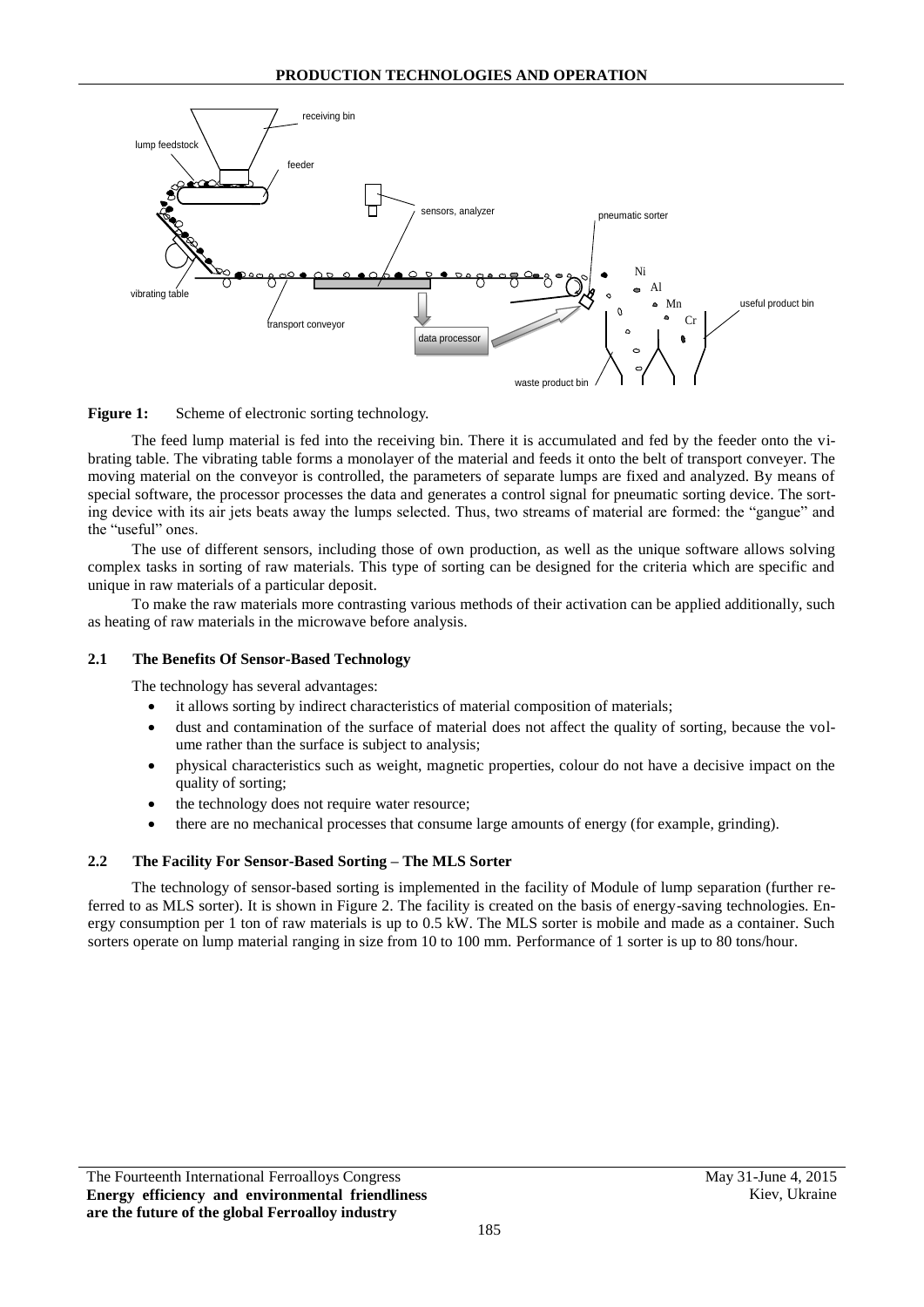

**Figure 2:** Layout drawing of the facility of MLS sorter

# **3 APPLICATION OF SENSOR-BASED SORTING FOR FERROMANGANESE ORE**

In the process of processing the low quality masses are produced inevitably. They may be formed as a result of existing benefication process such as tailings, or as a result of selection of the so-called near-contact zones of ore bodies. Their benefication in existing production process is not effective. Sale of such resource is not economically feasible.

For example, JSC "Zhairem GOK" has significant amounts of extracted and stored ferromanganese ores with high iron content, which are not involved in production of commercial manganese concentrate. Their Mn content is 8-30% and Fe content is 10-34%. Total volumes of iron-manganese ores with high content of iron which will be produced before the end of the mining quarries, will be about 15 million tons [3].

Manganese in ores of this field is contained in such minerals as pyrolusite, manganite, braunite and iron is mainly represented by hematite. The iron and manganese are of similar weight, which makes it difficult to separate them by gravitational methods. And the main mineral representing iron is hematite, which is weak-magnetic. This makes magnetic methods inefficient.

In 2004-2010 JSC "Zhairem GOK" held studies of ferromanganese ores preparation characteristics.

The participants companies were: "Rados", "Metso Minerals", "Prodecology", "Geolanalit", "The Eastern Mining and Metallurgical Research Institute of Non-ferrous Metals", "Erga", "KazNTU named after K.Satbaev". Various benefication methods were applied: jigging, magnetic and X-ray methods. But the target of the studies was not achieved. Using the methods mentioned it appeared to be impossible to produce commercial manganese concentrate with high Mn:Fe ratio.

LLC "Scientific Production Enterprise "Gamayun" has developed the sensor system and the software which allows solving the task. Now it is possible to produce commercial manganese concentrate from low-quality ferromanganese material.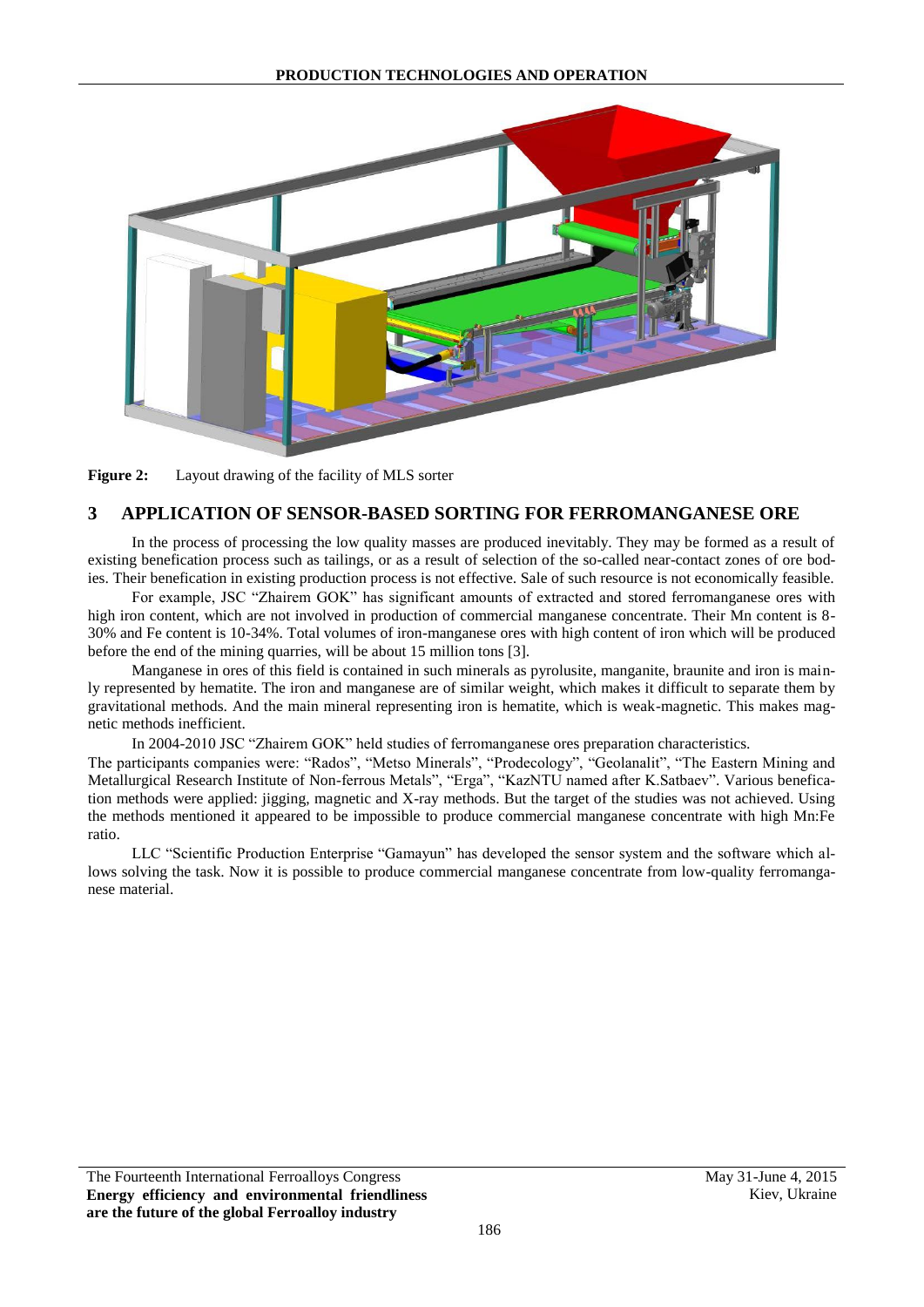

**Figure 3:** Site for ferromanganese ore sorting based on two MLS sorters. Kazakhstan, JSC "Zhairem GOK".

Site for sorting of low quality ferromanganese ores (Figure 3) consists of crushing and screening complex and two MLS sorters working with the grades of 20-40 mm, 40-70 mm. The peculiarity of the hardware design has allowed the complex installation on the open site, in direct proximity to the dump. This greatly reduced logistics costs of raw materials. Up to 30 000 tons of ore per month are processed on the site. The ore with a high content of ballast rocks and iron is allocated into tailings. The concentrate can contain up to 40% of Mn, with the original content of Mn being 12% (Table 1). Such concentrate is claimed by metallurgical enterprises.

| Grade,<br>mm                           | Grade<br>output, % | Content in feed ore,% |       | Output of<br>concentrate,% |             | <b>Content in</b><br>concentrate,% |       | Mn:Fe |
|----------------------------------------|--------------------|-----------------------|-------|----------------------------|-------------|------------------------------------|-------|-------|
|                                        |                    | Fe                    | Mn    | from<br>grade              | from<br>ore | Fe                                 | Mn    |       |
| Ferromanganese ore of Zhomart mine     |                    |                       |       |                            |             |                                    |       |       |
| 20-40                                  | 23.5               | 11.62                 | 30.86 | 68.55                      | 16.11       | 2.59                               | 38.54 | 14.88 |
| $40 - 70$                              | 16.7               | 13.18                 | 28.79 | 62.30                      | 10.40       | 3.17                               | 36.41 | 11.49 |
| Ferromanganese ore Ushkatyn-(III) mine |                    |                       |       |                            |             |                                    |       |       |
| 20-40                                  | 17.2               | 30.99                 | 9.15  | 6.1                        | 1.05        | 6.05                               | 40.13 | 6.63  |
| $40 - 70$                              | 32.3               | 34.06                 | 9.25  | 9.5                        | 3.07        | 6.47                               | 45.18 | 6.98  |

**Table 1:** Options of benefication of ferromanganese ores.

# **4 APPLICATION OF SENSOR-BASED SORTING FOR FERROALLOY PRODUCTION SLAGS**

For any manufacturer of ferroalloy products it is important to reduce metal losses in the production cycle, and to increase its throughout recovery. One way to do this is to engage secondary raw materials in the production. The source of secondary raw material is current and dumped slag. With the existing technology of ferroalloy production, some metallic phase is left in slags. The residual content of metal phase reduces the market attractiveness of slag as construction material.

Such tasks are especially important for the world leading enterprises in ferroalloy production, such as JSC "Nikopol Ferroalloy Plant". With their annual production of hundreds of thousands of tons of ferroalloys, the loss of metal in slags grows correspondingly.

In the process of implementation of sensor technology at OJSC "Nikopol Ferroalloy Plant" all known silicomanganese slag sorting methods have been analyzed [4; 5]. They include pneumatic sorting, hydraulic jigging, magnetic separation, X-ray separation, hand selection, etc. Most solutions have suggested expensive capital construction. A water resource has been required for hydraulic jigging. The considered options have been energy intensive and inefficient.

As a result of comparative analysis of the technologies, it was decided to install the sensor-based equipment produced by "Gamayun" at OJSC "Nikopol Ferroalloy Plant" (Figure 4). The form of equipment allowed easy integration in the existing production chain of the enterprise.

The Fourteenth International Ferroalloys Congress May 31-June 4, 2015 **Energy efficiency and environmental friendliness are the future of the global Ferroalloy industry**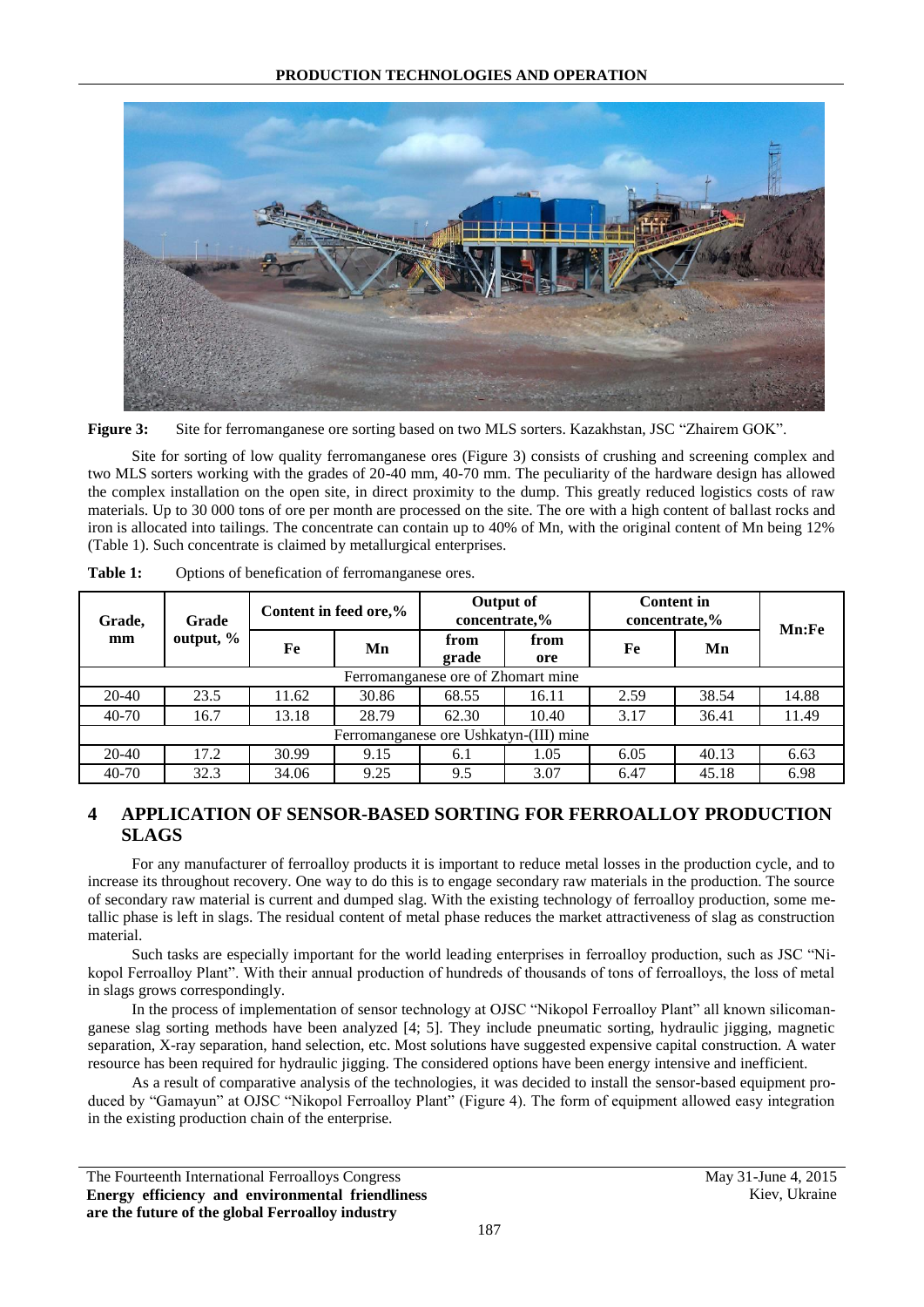#### **PRODUCTION TECHNOLOGIES AND OPERATION**



**Figure 4:** MLS sorter in testing period. MLS is set under the gallery of crushing and screening complex. OJSC "Nikopol Ferroalloy Plant", Ukraine.

Today, the equipment operates on three different fractions of raw materials: 10-20 mm, 20-40 mm, 40-70 mm. The total recovery of slag and metal mixture is up to 4%. The quality of the concentrate provided is at the level of 32- 35% Mn. The company uses the concentrate as a part of charge components while producing ferrosilicon manganese, which increases throughout recovery of manganese, silicon and reduces specific energy consumption. Slag crushed stone cleansed from the metal is successfully used in construction.

## **5 CONCLUSIONS**

Today, sensor-based technology of sorting is the only technology of dry processing of lump materials that is able to provide the required quality of output product (concentrate). It does not demand major capital construction and water resource, which is a significant advantage in the conditions of dry or cold climate.

This technology is applicable for a wide range of ores and slags. The greatest economic feasibility is the use of the technology on the off-balance ores, slag dumps, distant deposits as ore pre-concentration.

Technological lines of sensor-based sorting solve a number of tasks, including:

- sorting of low quality FeMn ores with the purpose of discharge iron-bearing and ballast rock with simultaneous increase of Mn in the concentrate;
- sorting of Cr, Ni ores prior to benefication;
- sorting of FeHematite ores with the purpose of discharge of  $SiO<sub>2</sub>$  and ballast rocks with simultaneous increase of Fe in concentrate;
- sorting of slags of ferroalloy production with the purpose of extraction of non-magnetic metal and slag-metal inclusions.

On the basis of operating experience and calculations, it has been concluded that the investments made in sensorbased sorting pay off by mining and metallurgical enterprises over a period of 1.5 -2 years. Moreover, the technology improves the environmental aspects of operation of a company.

## **6 REFERENCES**

- [1] Pat. 88220 Ukraine, MPK (2009) G01V 3/00. "Pristrіj іdentifіkacії korisnogo komponenta v metalovmіsnіj sirovinі prirodnogo abo tehnogennogo pohodzhennja [Facility for identification of useful component in metalcontaining materials of natural or technogenic origin]", / A. Kulish, S. Titenko, O. Smolentsev, D. Gryshan, S. Voloshyn, V. Voloshyn; applicant V. Voloshyn, No.a200800237; applic. 08.01.2008.; published 25.09.2009, Newsletter No.18.
- [2] Pat. 88221 Ukraine, MPK (2009) G01V 3/00. "Pristrіj dlja separacії tehnogennoї sirovini, predstavlenoї metalovmіsnimi vіdhodami abo nekondicіjnimi rudami [Facility for separation of technogenic materials, represented by metal-containing wastes or low quality]", / A. Kulish, S. Titenko, O. Smolentsev, D. Gryshan, S. Voloshyn, V. Voloshyn; applicant V. Voloshyn, No.a200800239. applic. 08.01.2008.; published 25.09.2009, Newsletter No.18.

The Fourteenth International Ferroalloys Congress May 31-June 4, 2015 **Energy efficiency and environmental friendliness are the future of the global Ferroalloy industry**